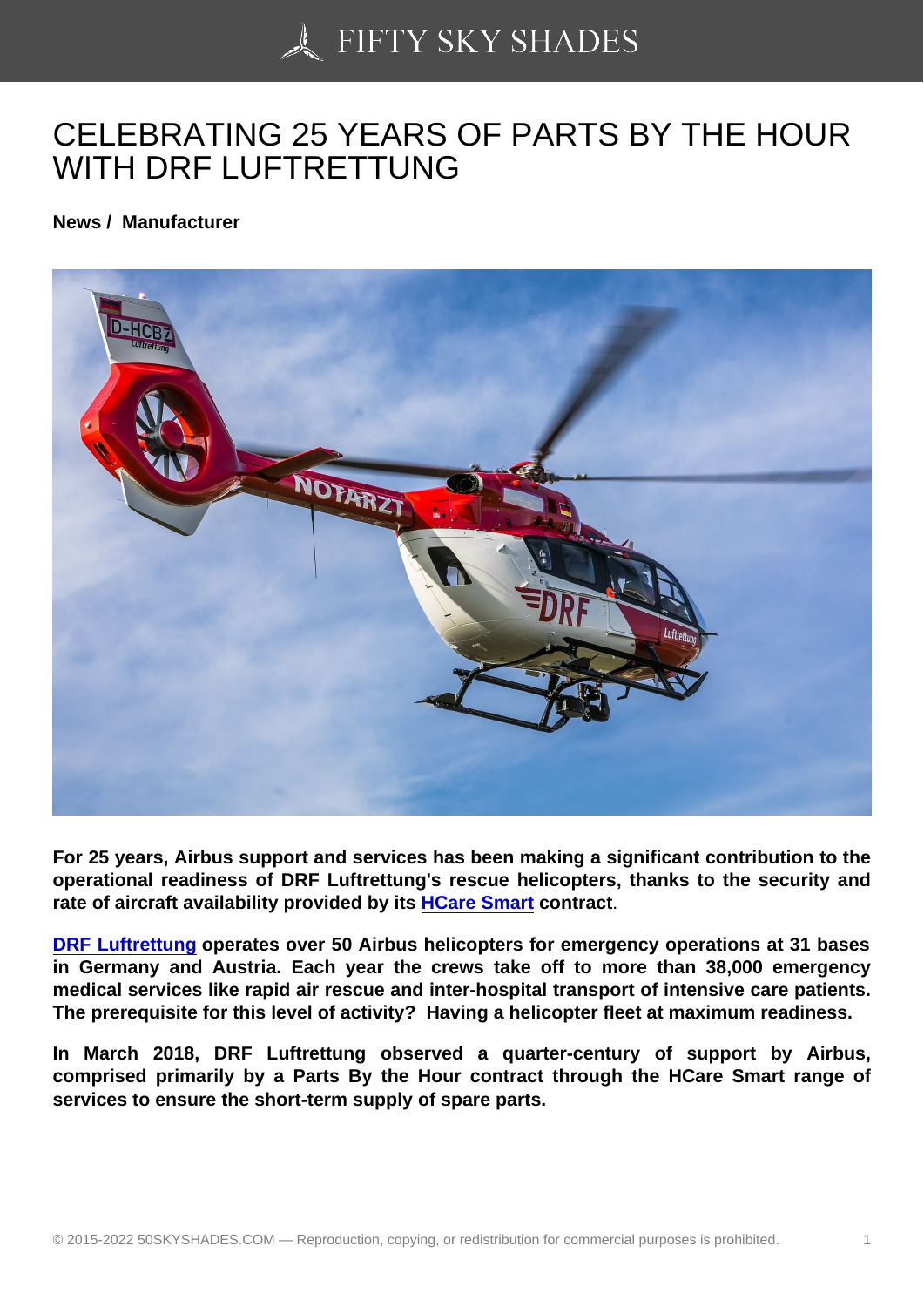Wolfgang Stein, former Technical Manager at the DRF Luftrettung's Rheinmünster site, recalls the beginnings of the contract: "At first, it was a full maintenance contract. However, as the DRF Luftrettung continued to evolve and became a maintenance operation itself, Airbus adapted its support. This was how a partnership of trust developed over the years."

"We want to do what we do best [so that] we achieve the best results and the highest possible level of safety," says Krystian Pracz, Chairman of the DRF Luftrettung. "We could have our own spare parts warehouse. But given the size of our fleet, we had to consider how much the spare parts pool costs us versus the availability that we have directly from the manufacturer. As far as spare parts are concerned, we prefer to rely on reliable and fast delivery by the manufacturer – Airbus."

DRF Luftrettung's spare parts needs must take into account a helicopter fleet that includes the types BK117s, EC135s, H135s, EC145s and H145s. "Last year, we placed more than 2,000 orders with Airbus. The total number of parts delivered to us under the PBH contract has been over 38,000," says Pracz. "The HCare Smart Parts By The Hour contract also ensures our flexibility and operational [readine](http://www.airbus.com/helicopters/civil-helicopters/light-twin/h135.html)ss."

"DRF Luftrettung was not only the first customer for the H135 and H145, but also a pioneer for the PBH contract," says Thomas Hein, Airbus Helicopters sales manager for Western Europe, highlighting the positive aspects of the company's long and successful relationship with the DRF Luftrettung. "This is one of the most successful maintenance contracts that we have with customers today. It helps us to get the fleet into the air and to ensure that the customer is ready for missions. This kind of contract has been able to develop further, thanks in part to the experience we gained through our cooperation with the DRF Luftrettung."

30 APRIL 2018